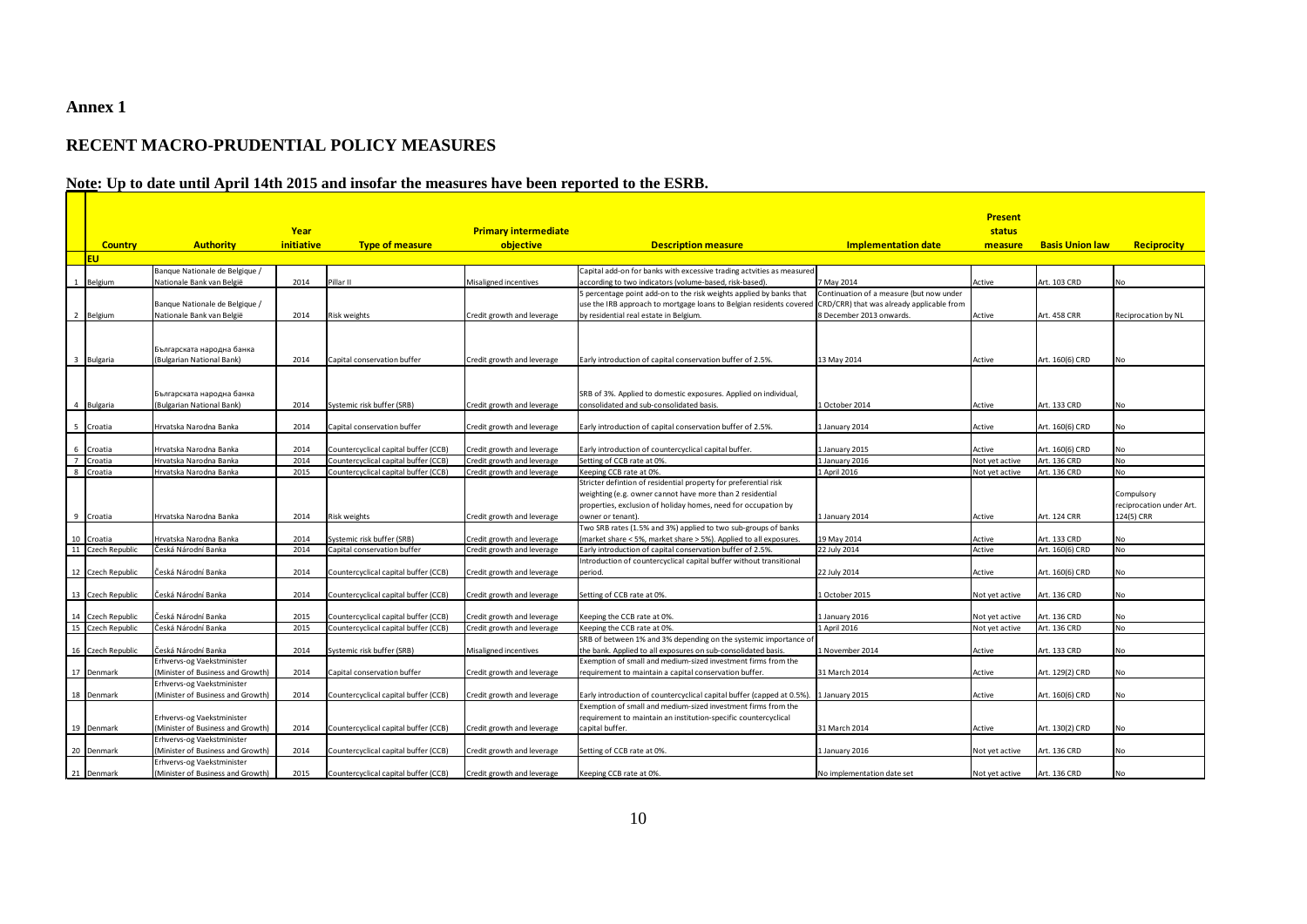|            | Erhvervs-og Vaekstminister        |      |                                      |                              |                                                                            |                                       |                |                       | Reciprocation of SE and |
|------------|-----------------------------------|------|--------------------------------------|------------------------------|----------------------------------------------------------------------------|---------------------------------------|----------------|-----------------------|-------------------------|
| 22 Denmark | (Minister of Business and Growth) | 2014 | Countercyclical capital buffer (CCB) | Credit growth and leverage   | Reciprocation of Swedish and Norwegian CCB rates                           | 30 June 2015                          | Not yet active | Art. 136 CRD          | NO measure              |
|            |                                   |      |                                      |                              | Reciprocation of tighter model requirements by Finanstilsynet              |                                       |                |                       | Reciprocation of NO     |
| 23 Denmark | Finanstilsynet                    | 2014 | Loss-given-default (LGD)             | Credit growth and leverage   | (Norwegian FSA) for mortgage lending by IRB banks.                         | 31. March 2015                        | Active         | National law          | measure                 |
|            |                                   |      |                                      |                              | Home buyers are generally required to make at least a 5 percent            | In process. Implementation date to be |                |                       |                         |
| 24 Denmark | Finanstilsynet                    | 2014 | Loan-to-value (LTV)                  | Credit growth and leverage   | down payment (own financing) when purchasing a home.                       | decided.                              | Not yet active | National law          | No                      |
|            |                                   |      | Other systemically important         |                              |                                                                            |                                       |                |                       |                         |
| 25 Denmark | Finanstilsynet                    | 2014 | institutions (O-SII) buffer          | Misaligned incentives        | Identification of 5 sub-categories of O-SIIs and 6 individual O-SIIs.      | 19 June 2014                          | Active         | Art. 131 CRD          | No                      |
|            |                                   |      |                                      |                              | The share of interest only lending by mortgage credit institutions to      |                                       |                |                       |                         |
|            |                                   |      |                                      |                              | private homeowners where the LTV exceeds 75% of the lending limit          |                                       |                |                       |                         |
|            |                                   |      |                                      |                              | shall not exceed 10% of the total mortgsge lending volume to private       |                                       |                |                       |                         |
|            |                                   |      |                                      |                              | homeowners. Interest only loans are to be counted regardless of the        |                                       |                |                       |                         |
| 26 Denmark | Finanstilsynet                    | 2014 | Other                                | Credit growth and leverage   | placement in the priority order.                                           | 1 January 2020                        | Not yet active | National law          | No                      |
|            |                                   |      |                                      |                              | Reciprocation of risk weight floor of 25% for Swedish mortgage loans       |                                       |                |                       | Reciprocation of SE     |
| 27 Denmark | Finanstilsynet                    | 2014 | Pillar II                            | Credit growth and leverage   | by IRB banks.                                                              | 8. September 2014                     | Active         | National law          | measure                 |
|            | Erhvervs-og Vaekstminister        |      |                                      |                              | SRB of between 1% and 3% for O-SIIs depending on the level of              |                                       |                |                       |                         |
|            |                                   |      |                                      |                              |                                                                            |                                       |                |                       |                         |
| 28 Denmark | (Minister of Business and Growth) | 2014 | Systemic risk buffer (SRB)           | Misaligned incentives        | systemic importance of each institution.                                   | 1 January 2015                        | Active         | Art. 133 CRD          | No<br><b>No</b>         |
| 29 Estonia | Eesti Pank                        | 2014 | Capital conservation buffer          | Credit growth and leverage   | Early introduction of capital conservation buffer of 2.5%.                 | 19 May 2014                           | Active         | Art. 160(6) CRD       |                         |
|            |                                   |      |                                      |                              | All credit institutions operating in Estonia are subject to a DSTI limit   |                                       |                |                       |                         |
|            |                                   |      |                                      |                              | of not more than 50% of borrower's net income. Up to 15% of the            |                                       |                |                       |                         |
|            |                                   |      |                                      |                              | amount of new housing loans issued in a quarter are allowed to             |                                       |                |                       |                         |
| 30 Estonia | Eesti Pank                        | 2014 | Debt-service-to-income (DSTI)        | Credit growth and leverage   | breach the limit(s).                                                       | 1 March 2015                          | Active         | National law          | No                      |
|            |                                   |      |                                      |                              | All credit institutions in Estonia are subject to a maturity limit of 30   |                                       |                |                       |                         |
|            |                                   |      |                                      |                              | years for new housing loans. Up to 15% of the amount of new                |                                       |                |                       |                         |
| 31 Estonia | Eesti Pank                        | 2014 | Loan maturity                        | Credit growth and leverage   | housing loans issued in a quarter are allowed to breach the limit(s).      | 1 March 2015                          | Active         | National law          | No                      |
|            |                                   |      |                                      |                              | All credit institutions operating in Estonia are subject to a LTV limit of |                                       |                |                       |                         |
|            |                                   |      |                                      |                              | 85% (90% if guaranteed by KredEx) for new housing loans. Up to 15%         |                                       |                |                       |                         |
|            |                                   |      |                                      |                              | of the amount of new housing loans issued in a quarter are allowed         |                                       |                |                       |                         |
| 32 Estonia | Eesti Pank                        | 2014 | Loan-to-value (LTV)                  | Credit growth and leverage   | to breach the limit(s).                                                    | 1 March 2015                          | Active         | National law          | No.                     |
| 33 Estonia | Eesti Pank                        | 2014 | Systemic risk buffer (SRB)           | Credit growth and leverage   | SRB of 2%. Applied to all exposures.                                       | 1 August 2014                         | Active         | Art. 133 CRD          | Reciprocation requested |
|            |                                   |      |                                      |                              | Early introduction of capital conservation buffer of 2.5% (required in     |                                       |                |                       |                         |
| 34 Finland | Finanssivalvonta                  | 2014 | Capital conservation buffer          | Credit growth and leverage   | the Act on Credit Institutions (610/2014)).                                | 1 January 2015                        | Active         | Art. 160(6) CRD       | No                      |
| 35 Finland | Finanssivalvonta                  | 2015 | Countercyclical capital buffer (CCB) | Credit growth and leverage   | Setting of CCB rate at 0%.                                                 | 16 March 2015                         | Active         | Art. 136 CRD          | No.                     |
|            |                                   |      |                                      |                              | LTV of 90% (95% for first-time house buyers) by law. Cap can be            |                                       |                |                       |                         |
| 36 Finland | Finanssivalvonta                  | 2014 | Loan-to-value (LTV)                  | Credit growth and leverage   | tightened by 10 percentage points by Finanssivalvonta.                     | 1 July 2016                           | Not yet active | National law          | No                      |
|            |                                   |      |                                      |                              |                                                                            |                                       |                | Art. 7 Regulation No. |                         |
|            | Autorité de Contrôle              |      | Global systemically important        |                              | Indentification of BNP Paribas, Societe Generale, Groupe BPCE and          |                                       |                | 1222/2014 of 8        |                         |
| 37 France  | Prudentiel et de Résolution       | 2015 | institutions (G-SII) buffer          | Credit growth and leverage   | Groupe Credit Agricole as G-SIIs.                                          | 2014                                  | Active         | October 2014          | No                      |
|            |                                   |      |                                      |                              |                                                                            |                                       |                |                       |                         |
|            |                                   |      |                                      |                              | PTI (Payment-to-income) limits, going from 10% to 60% covering all         |                                       |                |                       |                         |
|            |                                   |      |                                      |                              | types of credit and loan operations. The limits are differentiated         |                                       |                |                       |                         |
|            |                                   |      |                                      |                              | according to the currency of the loan (HUF, EUR, other currencies)         |                                       |                |                       |                         |
|            |                                   |      |                                      |                              | and the net income of the borrower ( $\leq$ , > HUF 400,000). De minimis   |                                       |                |                       |                         |
| 38 Hungary | Magyar Nemzeti Bank               | 2014 | Debt-service-to-income (DSTI)        | Credit growth and leverage   | exception for very small loans. (32/2014. (IX. 10.) MNB Decree).           | L January 2015                        | Active         | National law          | No                      |
|            |                                   |      |                                      |                              | The Foreign currency Funding Adequacy Ratio (FFAR) introduced 2012         |                                       |                |                       |                         |
|            |                                   |      |                                      |                              | is the ratio of stable foreign exchange funds divided by the weighted      |                                       |                |                       |                         |
|            |                                   |      |                                      |                              | foreign currency denominated assets outstanding. The regulation            |                                       |                |                       |                         |
|            |                                   |      |                                      |                              | was changed on 1 July 2014 in terms of content, required level and         |                                       |                |                       |                         |
|            |                                   |      |                                      |                              | institutional scope. The required level was raised from 65% to 75%         |                                       |                |                       |                         |
|            |                                   |      |                                      | Maturity mismatch and market | on 1 July 2014 and will change by 5 percentage points semi-annually        |                                       |                |                       |                         |
| 39 Hungary | Magyar Nemzeti Bank               | 2012 | Liquidity ratio                      | illiquidity                  | to 100% by 2017. (14/2014 (V.19) MNB Decree).                              | 1 July 2014                           | Active         | National law          | <b>No</b>               |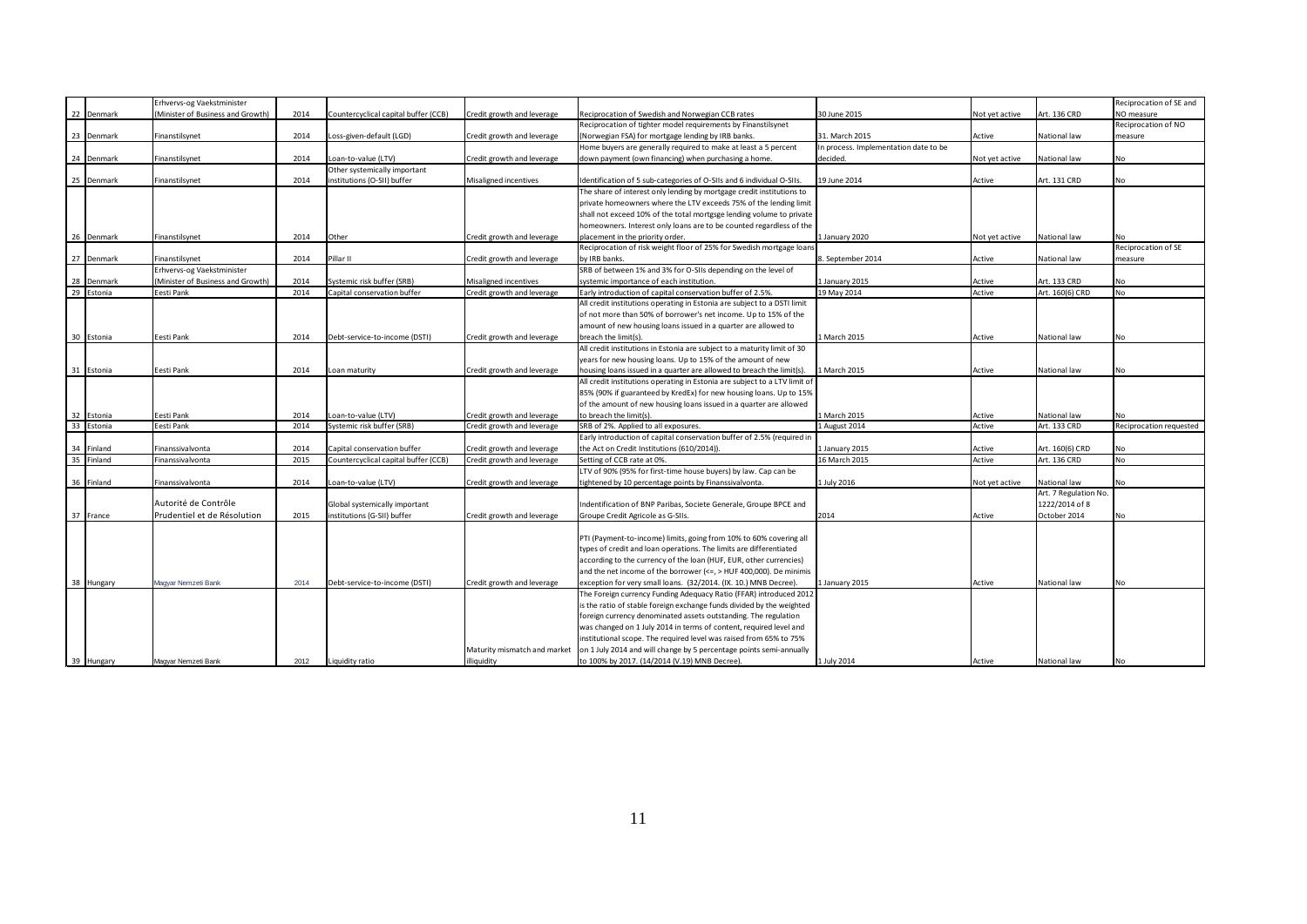|            |                                      |      |                                      |                              | The short-term liquidity requirement was set up in 2011 to make sure                  |                          |                |                       |                          |
|------------|--------------------------------------|------|--------------------------------------|------------------------------|---------------------------------------------------------------------------------------|--------------------------|----------------|-----------------------|--------------------------|
|            |                                      |      |                                      |                              | that institutions hold a sufficient liquidity buffer to cover an                      |                          |                |                       |                          |
|            |                                      |      |                                      |                              | idiosyncratic or market-wide stress scenario. Credit institutions shall               |                          |                |                       |                          |
|            |                                      |      |                                      |                              | hold liquidity reserves in the following 30-day-horizon that should                   |                          |                |                       |                          |
|            |                                      |      |                                      |                              | cover 20% of the retail and corporate deposits (deposit coverage                      |                          |                |                       |                          |
|            |                                      |      |                                      |                              | ratio (DCR)) or cover 10% of the balance sheet total (total liabilities)              |                          |                |                       |                          |
|            |                                      |      |                                      |                              | of the institutions (balance sheet coverage ratio (BCR)). Credit                      |                          |                |                       |                          |
|            |                                      |      |                                      |                              | institutions must meet at least one of these two minimum levels. The                  |                          |                |                       |                          |
|            |                                      |      |                                      |                              | credit institutions had to comply with the minimum requirements of                    |                          |                |                       |                          |
|            |                                      |      |                                      |                              | DCR and BCR from 16 January 2012 onwards. Only the legal form of                      |                          |                |                       |                          |
|            |                                      |      |                                      |                              | regulation was changed recently as the earlier Government Decree                      |                          |                |                       |                          |
|            |                                      |      |                                      | Maturity mismatch and market | was replaced by an MNB Decree (24/2014 (VI.27.). MNB Decree)                          |                          |                |                       |                          |
| 40 Hungary | Magyar Nemzeti Bank                  | 2011 | Liquidity ratio                      | illiquidity                  |                                                                                       | 1 July 2014              | Active         | National law          | No                       |
|            |                                      |      |                                      |                              | Introduction of a Mortgage Funding Adequacy Ratio (MFAR), which                       |                          |                |                       |                          |
|            |                                      |      |                                      |                              | requires a minimum level of HUF denominated mortgage-backed                           |                          |                |                       |                          |
|            |                                      |      |                                      |                              |                                                                                       |                          |                |                       |                          |
|            |                                      |      |                                      | Maturity mismatch and market | liabilities relative to the amount of residential mortgage loans in                   |                          |                |                       |                          |
| 41 Hungary | Magyar Nemzeti Bank                  | 2015 | iquidity ratio                       | illiquidity                  | HUF. The minimum ratio is set at 15%.                                                 | 1 August 2015 (expected) | Planned        | National law          | <b>No</b>                |
|            |                                      |      |                                      |                              | LTV limits for new mortgage loans, going from 35% to 80%. LTV                         |                          |                |                       |                          |
|            |                                      |      |                                      |                              | limits for new vehicle loans, going from 30% to 75%. Limites are                      |                          |                |                       |                          |
|            |                                      |      |                                      |                              | differentiated according to currency of loan (HUF, EUR, other                         |                          |                |                       |                          |
| 42 Hungary | Magyar Nemzeti Bank                  | 2014 | Loan-to-value (LTV)                  | Credit growth and leverage   | currencies). (32/2014. (IX. 10.) MNB Decree).                                         | 1 January 2015           | Active         | National law          | <b>No</b>                |
|            |                                      |      |                                      |                              |                                                                                       |                          |                |                       |                          |
|            |                                      |      |                                      |                              | Proportionate LTI limit: new housing loans with LTI greater than 3.5                  |                          |                |                       |                          |
| 43 Ireland | Central Bank of Ireland              | 2014 | .oan-to-income (LTI)                 | Credit growth and leverage   | should not be more than 20% of aggregate value new housing loans. 9 February 2015     |                          | Active         | National law          | <b>No</b>                |
|            |                                      |      |                                      |                              | Proportionate LTV limits of: 80% for non-first time buyers (FTBs);                    |                          |                |                       |                          |
|            |                                      |      |                                      |                              | 90% for FTBs of properties up to €220,000; a sliding LTV limit based                  |                          |                |                       |                          |
|            |                                      |      |                                      |                              | on property value for FTBs over €220,000. To be exceed by no more                     |                          |                |                       |                          |
|            |                                      |      |                                      |                              | than 15% of the value of new lending for primary homes. Buy-to-let                    |                          |                |                       |                          |
|            |                                      |      |                                      |                              | (BTL) loans) with LTV greater than 70% should be no more than 10%                     |                          |                |                       |                          |
| 44 Ireland | Central Bank of Ireland              | 2014 | Loan-to-value (LTV)                  | Credit growth and leverage   | of the value of new BTL loans.                                                        | 9 February 2015          | Active         | National law          | <b>No</b>                |
|            |                                      |      |                                      |                              |                                                                                       |                          |                |                       |                          |
| 45 Ireland | Central Bank of Ireland              | 2014 | Other                                | Credit growth and leverage   | Set of requirements for loan originating alternative investment funds. September 2014 |                          | Active         | AIFMD                 | <b>No</b>                |
|            |                                      |      |                                      |                              | Stricter criteria for preferential weighting residential mortgage loans:              |                          |                |                       | Compulsory               |
|            |                                      |      |                                      |                              | the property needs to be owner-occupied and the LTV must not                          |                          |                |                       | reciprocation under Art. |
| 46 Ireland | Central Bank of Ireland              | 2014 | Risk weights                         | Credit growth and leverage   | exceed 75%.                                                                           | 1 January 2014           | Active         | Art. 124 CRR          | 124(5) CRR               |
|            |                                      |      |                                      |                              |                                                                                       |                          |                | Art. 7 Regulation No. |                          |
|            |                                      |      | Global systemically important        |                              |                                                                                       |                          |                | 1222/2014 of 8        |                          |
| 47 Italy   | Banca d'Ialia                        | 2015 | institutions (G-SII) buffer          | Credit growth and leverage   | Indentification of Unicredit Group as G-SII.                                          | 2014                     | Active         | October 2014          | <b>No</b>                |
|            | Finanšu un kapitāla tirgus komisijas |      |                                      |                              |                                                                                       |                          |                |                       |                          |
|            | (Financial and Capital Market        |      |                                      |                              |                                                                                       |                          |                |                       |                          |
| 48 Latvia  | Commission)                          | 2014 | Capital conservation buffer          | Credit growth and leverage   | Early introduction of capital conservation buffer of 2.5%.                            | 28 May 2014              | Active         | Art. 160(6) CRD       | <b>No</b>                |
|            |                                      |      |                                      |                              |                                                                                       |                          |                |                       |                          |
|            |                                      |      |                                      |                              |                                                                                       |                          |                |                       |                          |
|            | Finanšu un kapitāla tirgus komisijas |      |                                      |                              |                                                                                       |                          |                |                       |                          |
|            | (Financial and Capital Market        |      |                                      |                              |                                                                                       |                          |                |                       |                          |
| 49 Latvia  | Commission)                          | 2015 | Countercyclical capital buffer (CCB) | Credit growth and leverage   | Setting of CCB rate at 0%.                                                            | 1 February 2016          | Not yet active | Art. 136 CRD          | <b>No</b>                |
|            |                                      |      |                                      |                              | LTV cap of 90% for residential mortgage lending. The LTV                              |                          |                |                       |                          |
|            |                                      |      |                                      |                              | requirement is set in the Law on Consumers Rights' Protection, but                    |                          |                |                       |                          |
|            |                                      |      |                                      |                              | Latvijas Banka can issue a recommendation on the appropriate LTV                      |                          |                |                       |                          |
| 50 Latvia  | Latvias Banka                        | 2007 | Loan-to-value (LTV)                  | Credit growth and leverage   | level.                                                                                | <b>July 2007</b>         | Active         | National law          | No                       |
|            |                                      |      |                                      |                              | LTV cap of 95% for loans supported by a state guarnatee under the                     |                          |                |                       |                          |
| 51 Latvia  | Latvias Banka                        | 2014 | Loan-to-value (LTV)                  | Credit growth and leverage   | Law on Assistance in Resolution of Dwelling Issues.                                   | <b>July 2014</b>         | Active         | National law          | No                       |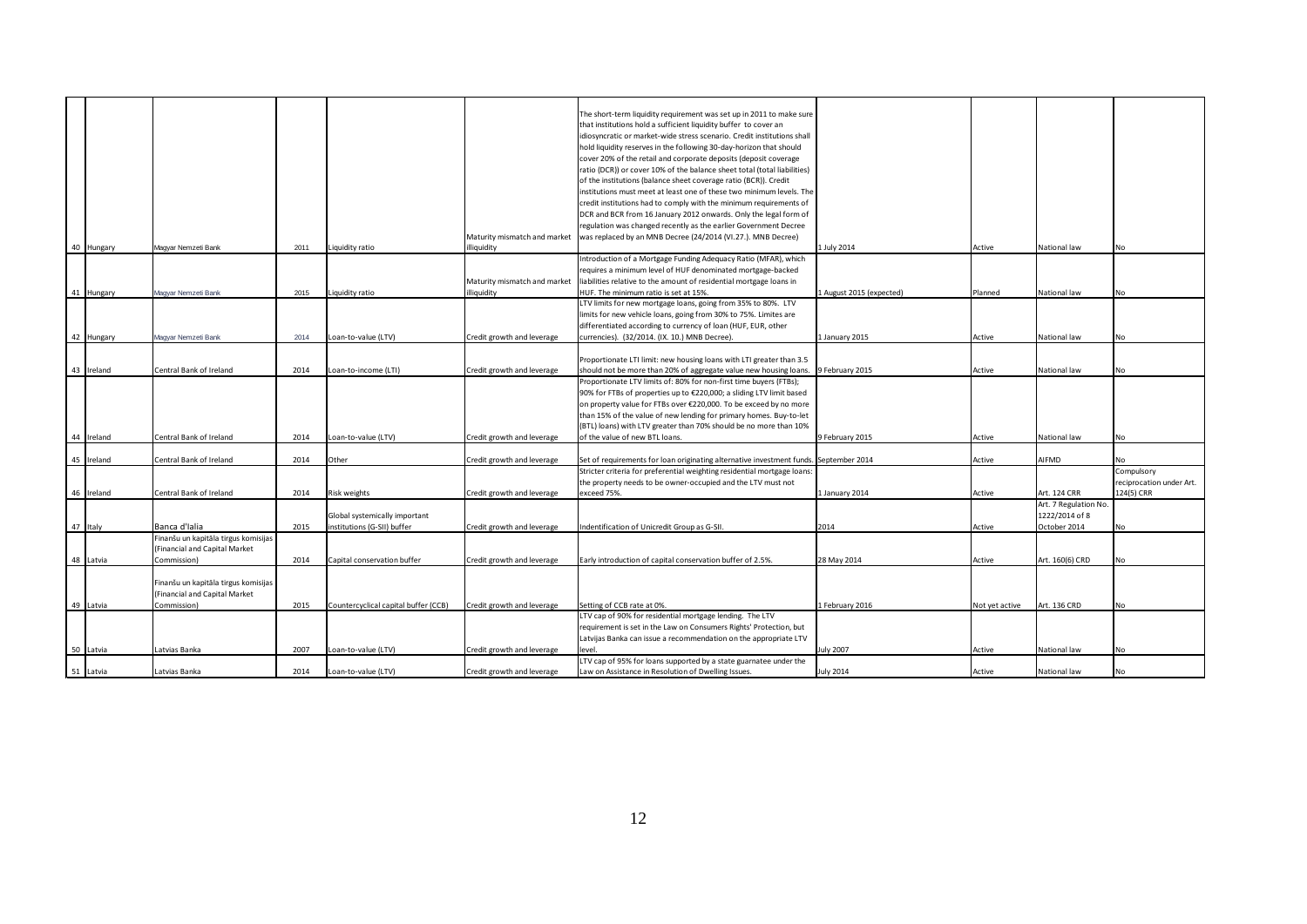| 52<br>Lithuania | Lietuvos bankas                    | 2011 | Loan-to-value (LTV)            | Credit growth and leverage | LTV of new housing loans cannot be more than 85%.                                      | 1 September, 2011                       | Active                            | National law          | <b>No</b>                |
|-----------------|------------------------------------|------|--------------------------------|----------------------------|----------------------------------------------------------------------------------------|-----------------------------------------|-----------------------------------|-----------------------|--------------------------|
| 53 Lithuania    | Lietuvos bankas                    | 2011 | Debt-service-to-income (DSTI)  | Credit growth and leverage | DSTI of not more than 40% of borrower's net income.                                    | 1 September, 2011                       | Active                            | National law          | <b>No</b>                |
|                 |                                    |      |                                |                            |                                                                                        |                                         |                                   |                       |                          |
|                 |                                    |      |                                |                            |                                                                                        |                                         |                                   |                       |                          |
| 54 Lithuania    | Lietuvos bankas                    | 2011 | Loan maturity                  | Credit growth and leverage | Maturity of new housing loans should bot be not more than 40 years. 1 September, 2011  |                                         | Active                            | National law          | No                       |
|                 | Commission de Surveillance du      |      |                                |                            |                                                                                        |                                         |                                   |                       |                          |
| 55 Luxembourg   | Secteur Financier                  | 2014 | Capital conservation buffer    | Credit growth and leverage | Early introduction of capital conservation buffer of 2.5% for all banks 1 January 2014 |                                         | Active                            | National law          | No                       |
|                 |                                    |      |                                |                            | Institutions using the standardised approach for credit risk need to                   |                                         |                                   |                       |                          |
|                 | Commission de Surveillance du      |      |                                |                            | apply a risk weight of 75% to the part of the mortgage loan                            |                                         |                                   |                       |                          |
| 56 Luxembourg   | Secteur Financier                  | 2013 | Risk weights                   | Credit growth and leverage | exceeding 80% of the value of the real estate object.                                  | 1 July 2013                             | Active                            | National law          | No                       |
|                 |                                    |      |                                |                            | Institutions using the internal ratings-based approach shall ensure                    |                                         |                                   |                       |                          |
|                 |                                    |      |                                |                            | that their regulatory capital adequacy is subject to a stress test which               |                                         |                                   |                       |                          |
|                 |                                    |      |                                |                            | considers the effects of severe, but plausible, recession scenarios.                   |                                         |                                   |                       |                          |
|                 |                                    |      |                                |                            | The stress test on the retail exposures secured by residential property                |                                         |                                   |                       |                          |
|                 | Commission de Surveillance du      |      |                                |                            | requires an increase of minimum 50% of the PDs and a LGD of at                         |                                         |                                   |                       |                          |
| 57 Luxembourg   |                                    |      |                                |                            |                                                                                        |                                         |                                   |                       |                          |
|                 | Secteur Financier                  | 2013 | Stress test / sensitivity test | Credit growth and leverage | least 20%                                                                              | 1 July 2013                             | Active                            | National law          | No                       |
|                 |                                    |      |                                |                            | Part of loan secured by mortgages on residential property to which                     |                                         | Active                            |                       | Compulsory               |
|                 |                                    |      |                                |                            | 35% risk weight is assigned shall not exceed 70% of the market value                   |                                         | (continuation                     |                       | reciprocation under Art. |
| 58 Malta        | Malta Financial Services Authority | 2014 | Loan-to-income (LTI)           | Credit growth and leverage | of the property in question.                                                           | Consultation of EBA underway            | existing practice). Art. 124 CRR. |                       | 124(5) CRR               |
|                 |                                    |      |                                |                            |                                                                                        |                                         |                                   | Art. 7 Regulation No. |                          |
|                 |                                    |      | Global systemically important  |                            |                                                                                        |                                         |                                   | 1222/2014 of 8        |                          |
| 59 Netherlands  | De Nederlandsche Bank              | 2015 | institutions (G-SII) buffer    | Misaligned incentives      | Indentification of ING as G-SII                                                        | 2014                                    | Active                            | October 2014          | No                       |
|                 |                                    |      |                                |                            | New mortgage loans are only tax deductible when they are                               |                                         |                                   |                       |                          |
| 60 Netherlands  | Rijksoverheid (Dutch government)   | 2013 | oan amortisation.              | Credit growth and leverage | amortised within 30 years.                                                             | 1 January 2013                          | Active                            | National law          | No                       |
|                 |                                    |      |                                |                            | LTV limit for new mortgage loans decreases stepwise 1 percentage                       |                                         |                                   |                       |                          |
|                 |                                    | 2012 |                                |                            |                                                                                        |                                         |                                   |                       | No                       |
| 61 Netherlands  | Rijksoverheid (Dutch government)   |      | Loan-to-value (LTV)            | Credit growth and leverage | point per annum from 106% in 2012 to 100% in 2018.                                     | 1 January 2012                          | Active                            | National law          |                          |
|                 |                                    |      | Other systemically important   |                            | O-SII buffer of 2% on ING, Rabobank and ABN Amro. O-SII buffer of                      | 1 july 2014. Phasing in of O-SII buffer |                                   |                       |                          |
| 62 Netherlands  | De Nederlandsche Bank              | 2014 | institutions (O-SII) buffer    | Misaligned incentives      | 1% on SNS Bank. Requirement on consolidated basis.                                     | between January 2016 and January 2019.  | Active                            | Art. 131 CRD          | No                       |
|                 |                                    |      |                                |                            | Reciprocation of the Belgian measure of 5 percentage point add-on                      |                                         |                                   |                       | Reciprocation of BE      |
| 63 Netherlands  | De Nederlandsche Bank              | 2014 | Risk weights                   | Credit growth and leverage | to the risk weights of IRB banks taken under Art. 458 CRR.                             | 3 June 2014                             | Active                            | Art. 458 CRR          | measure                  |
|                 |                                    |      |                                |                            | SRB of 3% applied to 3 largest banks.                                                  | 1 July 2014. Phasing in of SRB between  |                                   |                       |                          |
| 64 Netherlands  | De Nederlandsche Bank              | 2014 | Systemic risk buffer (SRB)     | Misaligned incentives      | Applied to all exposures on a consolidated basis.                                      | January 2016 and January 2019.          | Active                            | Art. 133 CRD          | <b>No</b>                |
|                 |                                    |      |                                |                            |                                                                                        |                                         |                                   |                       |                          |
|                 |                                    |      |                                |                            | In the case of consumer loans, when establishing the maximum level                     |                                         |                                   |                       |                          |
|                 |                                    |      |                                |                            | of DSTI, the credit institutions have to take into account the foreign                 |                                         |                                   |                       |                          |
|                 |                                    |      |                                |                            | currency risk, interest rate risk and income risk. The values for these                |                                         |                                   |                       |                          |
|                 |                                    |      |                                |                            |                                                                                        |                                         |                                   |                       |                          |
|                 |                                    |      |                                |                            | risk factors are explicitly specified in the regulation: a) for foreign                |                                         |                                   |                       |                          |
|                 |                                    |      |                                |                            | currency risk, the depreciation scenarios of the local currency to be                  |                                         |                                   |                       |                          |
|                 |                                    |      |                                |                            | incorporated are: 35.5% for EUR denominated loans, 52.6% for CHF                       |                                         |                                   |                       |                          |
|                 |                                    |      |                                |                            | denominated loans and 40.9% for USD denominated loans, b) for                          |                                         |                                   |                       |                          |
|                 |                                    |      |                                |                            | interest rate risk: 0.6 percentage points increase in interest rate and                |                                         |                                   |                       |                          |
|                 |                                    |      |                                |                            | c) for income risk: 6% reduction in income. The measure is applied to                  |                                         |                                   |                       |                          |
| 65 Romania      | Banca Națională a României         | 2011 | Debt-service-to-income (DSTI)  | Credit growth and leverage | both banks and non-bank financial institutions.                                        | 31 October 2011                         | Active                            | National law          | No                       |
|                 |                                    |      |                                |                            |                                                                                        |                                         |                                   |                       |                          |
|                 |                                    |      |                                |                            | Credit institutions must ensure stricter criteria for debt servicing                   |                                         |                                   |                       |                          |
|                 |                                    |      |                                |                            | capacity in case of FX loans granted to unhedged non-financial firms                   |                                         |                                   |                       |                          |
|                 |                                    |      |                                |                            |                                                                                        |                                         |                                   |                       |                          |
|                 |                                    |      |                                |                            | even in cases of a severe depreciation of the local currency or                        |                                         |                                   |                       |                          |
|                 |                                    |      |                                |                            | increases in interest rates. In establishing the debt servicing capacity               |                                         |                                   |                       |                          |
|                 |                                    |      |                                |                            | they should take into account the foreign currency and interest rate                   |                                         |                                   |                       |                          |
|                 |                                    |      |                                |                            | shocks defined for consumer loans: (a) for foreign currency risk, the                  |                                         |                                   |                       |                          |
|                 |                                    |      |                                |                            | depreciation scenarios of the local currency to be incorporated are:                   |                                         |                                   |                       |                          |
|                 |                                    |      |                                |                            | 35.5% for EUR denominated loans, 52.6% for CHF denominated                             |                                         |                                   |                       |                          |
|                 |                                    |      |                                |                            | loans and 40.9% for USD denominated loans and (b) for interest rate                    |                                         |                                   |                       |                          |
|                 |                                    |      |                                |                            | risk: 0.6 percentage points increase in interest rate. The measure is                  |                                         |                                   |                       |                          |
| 66 Romania      | Banca Națională a României         | 2012 | Stress test / sensitivity test | Credit growth and leverage | applied to both banks and non-bank financial institutions.                             | 18 December 2012                        | Active                            | National law          | No                       |
|                 |                                    |      |                                |                            |                                                                                        |                                         |                                   |                       |                          |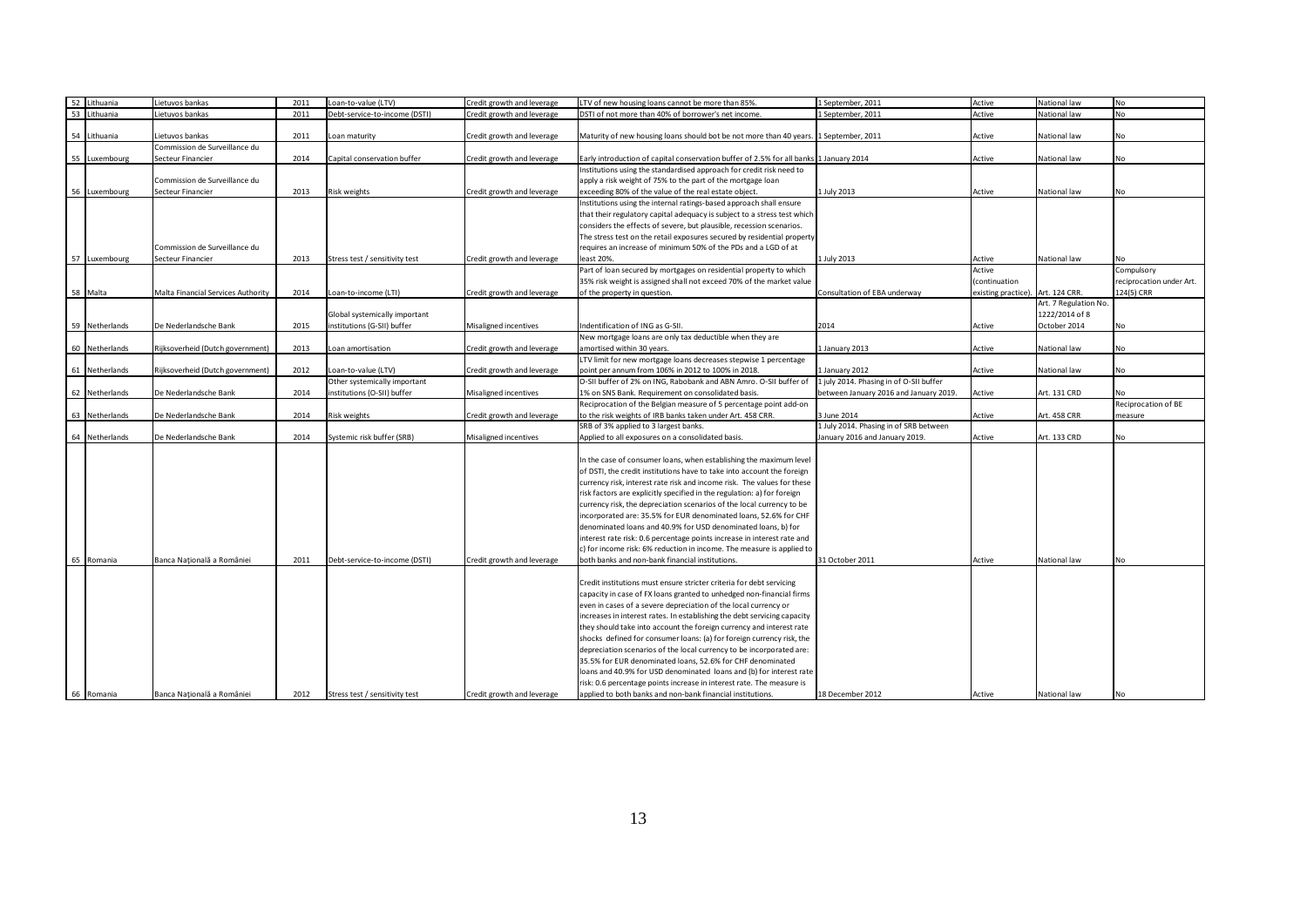|             |                            |      |                                      |                            | Consumer loans with a maturity of more than 5 years are not           |                                              |         |                 |                          |
|-------------|----------------------------|------|--------------------------------------|----------------------------|-----------------------------------------------------------------------|----------------------------------------------|---------|-----------------|--------------------------|
|             |                            |      |                                      |                            | allowed. The measure is applied to both banks and non-bank            |                                              |         |                 |                          |
| 67 Romania  | Banca Națională a României | 2011 | Loan maturity                        | Credit growth and leverage | financial institutions.                                               | 31 October 2011                              | Active  | National law    | Nο                       |
|             |                            |      |                                      |                            |                                                                       |                                              |         |                 |                          |
|             |                            |      |                                      |                            | In case of housing loans, limits on the LTV ratio were imposed: 85%   |                                              |         |                 |                          |
|             |                            |      |                                      |                            | for local currency denominated loans, 80% to FX loans granted to      |                                              |         |                 |                          |
|             |                            |      |                                      |                            | hedged borrowers, 75% for EUR denominated loans granted to            |                                              |         |                 |                          |
|             |                            |      |                                      |                            | unhedged borrowers, and 60% for other FX loans granted to             |                                              |         |                 |                          |
|             |                            |      |                                      |                            | unhedged borrowers. In case of consumer loans, maximum LTV is         |                                              |         |                 |                          |
|             |                            |      |                                      |                            | 75%. LTV limits for loans granted through the governmental program    |                                              |         |                 |                          |
|             |                            |      |                                      |                            |                                                                       |                                              |         |                 |                          |
|             |                            |      |                                      |                            | "Prima Casă" are 95% irrespective the currency. The measure is        |                                              |         |                 |                          |
| 68 Romania  | Banca Națională a României | 2011 | Loan-to-value (LTV)                  | Credit growth and leverage | applied to both banks and non-bank financial institutions.            | 31 October 2011                              | Active  | National law    | No                       |
|             |                            |      |                                      |                            |                                                                       |                                              |         |                 | Compulsory               |
|             |                            |      |                                      |                            | Higher risk weights (100%) and stricter criteria than in CRR for      |                                              |         |                 | reciprocation under Art. |
| 69 Romania  | Banca Națională a României | 2014 | <b>Risk weights</b>                  | Credit growth and leverage | commercial real estate exposures of SA banks.                         | Consultation of EBA underway                 | Planned | Art. 124 CRR    | 124(5) CRR               |
|             |                            |      |                                      |                            |                                                                       | 1 August - 30 September 2014: 1.5%; from 1   |         |                 |                          |
| 70 Slovakia | Národná Banka Slovenska    | 2014 | Capital conservation buffer          | Credit growth and leverage | Early introduction of capital conservation buffer.                    | October 2014 onwards: 2.5%.                  | Active  | Art. 160(6) CRD | No                       |
| 71 Slovakia | Národná Banka Slovenska    | 2014 | Countercyclical capital buffer (CCB) | Credit growth and leverage | Early introduction of countercyclical capital buffer.                 | 1 August 2014                                | Active  | Art. 160(6) CRD | <b>No</b>                |
| 72 Slovakia | Národná Banka Slovenska    | 2014 | Countercyclical capital buffer (CCB) | Credit growth and leverage | Setting of CCB rate at 0%.                                            | 1 November 2014                              | Active  | Art. 136 CRD    | <b>No</b>                |
| 73 Slovakia | Národná Banka Slovenska    | 2015 | Countercyclical capital buffer (CCB) | Credit growth and leverage | Keeping the CCB rate at 0%.                                           | 2 February 2015                              | Active  | Art. 136 CRD    | <b>No</b>                |
|             |                            |      |                                      |                            |                                                                       |                                              |         |                 |                          |
|             |                            |      |                                      |                            |                                                                       |                                              |         |                 |                          |
|             |                            |      |                                      |                            | Recommendation: Loans with (partial) deferred payment of interest     |                                              |         |                 |                          |
| 74 Slovakia | Národná Banka Slovenska    | 2014 | Loan amortisation                    | Credit growth and leverage | or principal should not be granted. Specified exceptions are allowed. | 1 March 2015                                 | Active  | National law    | No                       |
|             |                            |      |                                      |                            |                                                                       | Housing loans: 1 March 2015.                 |         |                 |                          |
|             |                            |      |                                      |                            | Recommendation: Maximum maturity for new housing loans should         | Other loans: 9 years from 1 March 2015 to    |         |                 |                          |
|             |                            |      |                                      |                            | be 30 years with no more than 10% of new loans exceeding this limit.  | 31 December 2015; 8 years from 1 Janauary    |         |                 |                          |
| 75 Slovakia | Národná Banka Slovenska    | 2014 | Loan maturity                        | Credit growth and leverage | Maximum maturity for other new loans is 9 (ultimately 8) years.       | 2016 onwards.                                | Active  | National law    | No                       |
|             |                            |      |                                      |                            |                                                                       |                                              |         |                 |                          |
|             |                            |      |                                      |                            |                                                                       |                                              |         |                 |                          |
|             |                            |      |                                      |                            | Recommendation: LTV of new loans should not be more than 100%.        | 1 November 2014.                             |         |                 |                          |
|             |                            |      |                                      |                            | Volume of new loans with LTV between 90%-100% should not              | The proportionate LTV limit is gradually     |         |                 |                          |
|             |                            |      |                                      |                            | exceed given share of total new loans.                                | tightened over time (from 25% unitil 30 June |         |                 |                          |
|             |                            |      |                                      |                            | Banks should maintain a prudent approach when appraising real         | 2015 until 10% from 1 Janauary 2017          |         |                 |                          |
| 76 Slovakia | Národná Banka Slovenska    | 2014 | Loan-to-value (LTV)                  | Credit growth and leverage | estate collateral.                                                    | onwards).                                    | Active  | National law    | No.                      |
|             |                            |      |                                      |                            | Recommendation: Maintain a prudent approach to loan refinancing.      |                                              |         |                 |                          |
|             |                            |      |                                      |                            | If the loan is topped-up, it should meet all the limits recommended   |                                              |         |                 |                          |
|             |                            |      |                                      |                            | for new loans (LTV limit, limit for customer repayment ability,       |                                              |         |                 |                          |
| 77 Slovakia | Národná Banka Slovenska    | 2014 | Other                                | Credit growth and leverage | maximum maturity limit).                                              | 1 March 2015                                 | Active  | National law    | No.                      |
|             |                            |      |                                      |                            |                                                                       |                                              |         |                 |                          |
|             |                            |      |                                      |                            |                                                                       |                                              |         |                 |                          |
|             |                            |      |                                      |                            | Recommendation: Maintain a prudent approach to lending through        |                                              |         |                 |                          |
| 78 Slovakia | Národná Banka Slovenska    | 2014 | Other                                | Misaligned incentives      | intermediaries (mortgage brokers).                                    | Gradually, not later than the end of 2015.   | Active  | National law    | No                       |
|             |                            |      |                                      |                            | Recommendation: Set and ahere to an internal limit for the indicator  |                                              |         |                 |                          |
|             |                            |      |                                      |                            | of customer repayment ability. The limit should be met also in the    |                                              |         |                 |                          |
|             |                            |      |                                      |                            | case of an interest rate increase.                                    |                                              |         |                 |                          |
| 79 Slovakia | Národná Banka Slovenska    | 2014 | Stress test / sensitivity test       | Credit growth and leverage | Banks should verify their customers' income.                          | 1 March 2015                                 | Active  | National law    | No                       |
|             |                            |      |                                      |                            |                                                                       |                                              |         |                 |                          |
|             |                            |      |                                      |                            |                                                                       |                                              |         |                 |                          |
|             |                            |      |                                      |                            |                                                                       |                                              |         |                 |                          |
|             |                            |      |                                      |                            | Recommendation: Banks should perform portfolio stress testing for     |                                              |         |                 |                          |
| 80 Slovakia | Národná Banka Slovenska    | 2014 | Stress test / sensitivity test       | Credit growth and leverage | an increase in interest rates and unemployment.                       | Gradually, no later than end 2015.           | Active  | National law    | No                       |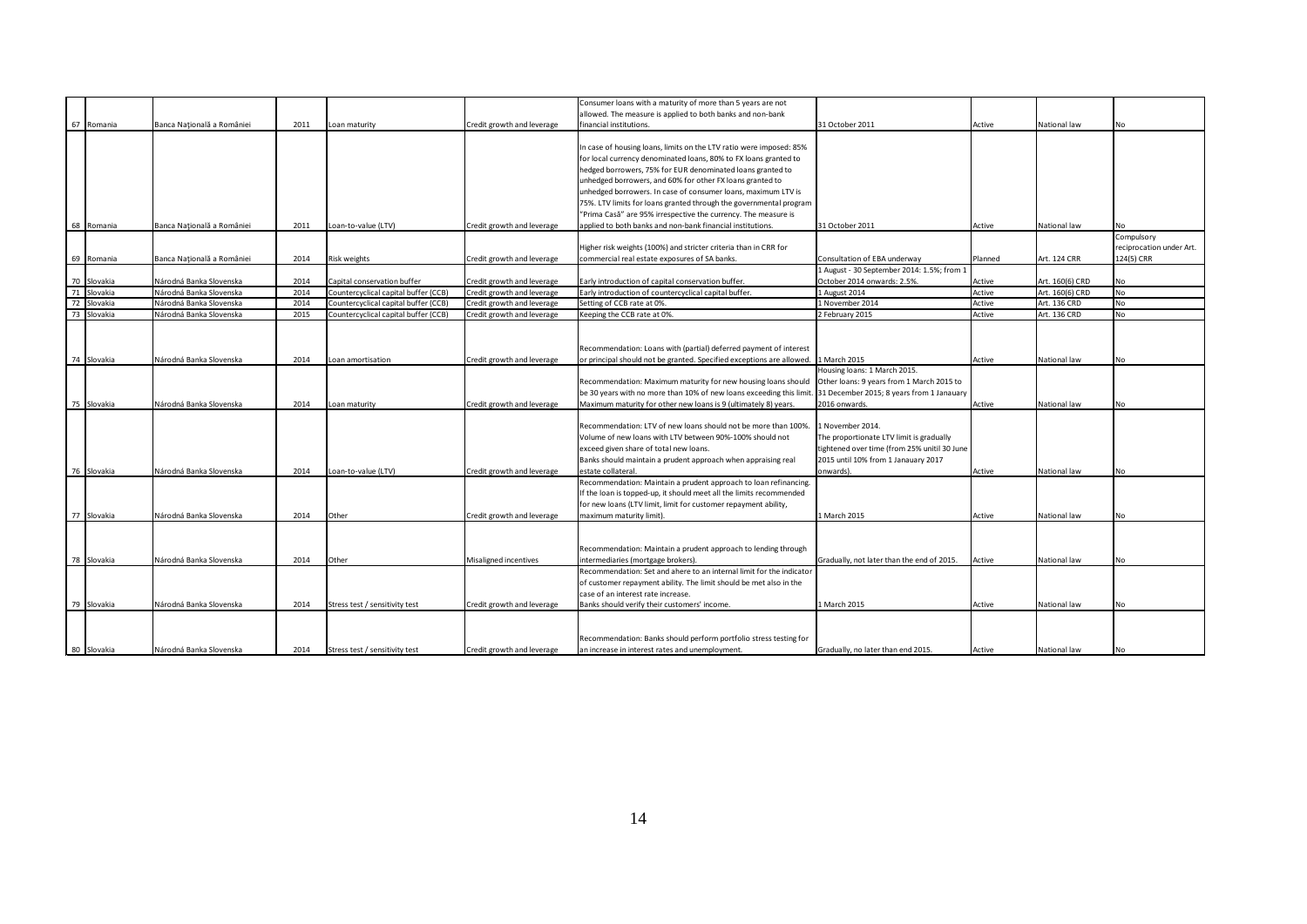|             |                    |      |                                      |                              | Minimum requirement on changes in loans to the non-banking sector                               |                                         |                                   |                 |                          |
|-------------|--------------------|------|--------------------------------------|------------------------------|-------------------------------------------------------------------------------------------------|-----------------------------------------|-----------------------------------|-----------------|--------------------------|
|             |                    |      |                                      |                              | in relation to changes in deposits from the non-banking sector (so-                             |                                         |                                   |                 |                          |
|             |                    |      |                                      |                              | callled Gross Loans to Deposits Flows ratio). Ratio has to be at least                          |                                         |                                   |                 |                          |
|             |                    |      |                                      |                              | positve from June 2014 to end March 2015, and at least 40% from                                 |                                         |                                   |                 |                          |
| 81 Slovenia | Banka Slovenije    | 2014 | Loan-to-deposit (LTD)                | Credit growth and leverage   | April 2015 onwards.                                                                             | 1 June 2014                             | Active                            | National law    | No                       |
|             |                    |      |                                      |                              | The cap on deposit interest rates measure is implemented as part of                             |                                         |                                   |                 |                          |
|             |                    |      |                                      |                              | the internal capital adequacy assessment process-supervisory risk                               |                                         |                                   |                 |                          |
|             |                    |      |                                      |                              | evaluation process (ICAAP-SREP) process and defines a capital add-                              |                                         |                                   |                 |                          |
|             |                    |      |                                      |                              | on for new deposits by the private non-banking sector where the                                 |                                         |                                   |                 |                          |
| 82 Slovenia | Banka Slovenije    |      | Pillar II                            | Misaligned incentives        | deposit interest rate exceeds the ceiling set by the instrument.                                | March 2012                              |                                   | National law    |                          |
|             |                    | 2012 |                                      |                              |                                                                                                 |                                         | Active                            |                 | <b>No</b>                |
|             |                    |      |                                      |                              | Shorter transitional period for the introduction of a capital                                   |                                         |                                   |                 |                          |
| 83 Sweden   | Finansinspektionen | 2014 | Capital conservation buffer          | Credit growth and leverage   | conservation buffer of 2.5%.                                                                    | 2 August 2014                           | Active                            | Art. 160(6) CRD | <b>No</b>                |
| 84 Sweden   | Finansinspektionen | 2014 | Countercyclical capital buffer (CCB) | Credit growth and leverage   | Shorter transitional period for the introduction of the CCB.                                    | 2 August 2014                           | Active                            | Art. 160(6) CRD | No                       |
|             |                    |      |                                      |                              | Small and medium-sized investment firms are exempted from the                                   |                                         |                                   |                 |                          |
| 85 Sweden   | Finansinspektionen | 2014 | Countercyclical capital buffer (CCB) | Credit growth and leverage   | requirement to maintain an institution-specific CCB.                                            | 13 September 2014                       | Active                            | Art. 130(2) CRD | N <sub>0</sub>           |
|             |                    |      |                                      |                              |                                                                                                 | 13 September 2015 (decision to activate |                                   |                 | Reciprocation by FI, SE  |
| 86 Sweden   | Finansinspektionen | 2014 | Countercyclical capital buffer (CCB) | Credit growth and leverage   | Setting of CCB rate at 1%.                                                                      | taken on 8 September 2014).             | Not yet active                    | Art. 136 CRD    | andUK                    |
|             |                    |      |                                      |                              |                                                                                                 | 13 December 2015 (decision to main the  |                                   |                 | Reciprocation by FI, SE  |
| 87 Sweden   | Finansinspektionen | 2014 | Countercyclical capital buffer (CCB) | Credit growth and leverage   | Keeping the CCB rate at 1%.                                                                     | rate taken on 8 December 2014).         | Not yet active                    | Art. 136 CRD    | andUK                    |
|             |                    |      |                                      |                              |                                                                                                 | 13 December 2015 (decision to main the  |                                   |                 | Reciprocation by FI, SE  |
| 88 Sweden   | Finansinspektionen | 2015 | Countercyclical capital buffer (CCB) | Credit growth and leverage   | Keeping the CCB rate at 1%.                                                                     | rate taken on 16 March 2015).           | Not yet active                    | Art. 136 CRD    | andUK                    |
|             |                    |      |                                      | Maturity mismatch and market |                                                                                                 |                                         |                                   |                 |                          |
| 89 Sweden   | Finansinspektionen | 2013 | Liquidity ratio                      | illiquidity                  | LCR>100 % in USD, EUR and total.                                                                | 1 January 2013                          | Active                            | National law    | <b>No</b>                |
|             |                    |      |                                      |                              | New mortgage loans with LTV > 70% need to be repaid down by a                                   |                                         |                                   |                 |                          |
|             |                    |      |                                      |                              | minimum of 2% of the original loan each year. New mortgage loans                                |                                         |                                   |                 |                          |
|             |                    |      |                                      |                              | with LTV < 70% need to be paid down by a minimum of 1% annually                                 |                                         |                                   |                 |                          |
| 90 Sweden   | Finansinspektionen | 2014 | Loan amortisation                    | Credit growth and leverage   | until the LTV has reached 50%.                                                                  | 1 August 2015 (planned)                 | Planned                           | National law    | <b>No</b>                |
| 91 Sweden   | Finansinspektionen | 2010 | Loan-to-value (LTV)                  | Credit growth and leverage   | LTV of new loans should not be more than 85%.                                                   | 1 October 2010                          | Active                            | National law    | No                       |
|             |                    |      |                                      |                              |                                                                                                 |                                         |                                   |                 |                          |
|             |                    |      |                                      |                              | The 4 largest banking groups are subject to a Pillar II capital add-on                          |                                         |                                   |                 |                          |
| 92 Sweden   | Finansinspektionen | 2014 | Pillar II                            | Misaligned incentives        | of 2%.                                                                                          | 1 January 2015                          | Active                            | Art. 103 CRD    | No                       |
|             |                    |      |                                      |                              | A risk weight floor of 25% (previously 15%) for Swedish mortgage                                |                                         |                                   |                 | Reciprocation requested  |
| 93 Sweden   |                    | 2014 | Pillar II                            |                              | loans by IRB banks.                                                                             | 8 September 2014                        |                                   | Art. 103 CRD    |                          |
|             | Finansinspektionen |      |                                      | Credit growth and leverage   | Reciprocation of tighter model requirements by Finanstilsynet                                   |                                         | Active                            |                 | from DK                  |
|             |                    |      |                                      |                              |                                                                                                 |                                         |                                   |                 | Reciprocation of NO      |
| 94 Sweden   | Finansinspektionen | 2014 | Pillar II                            | Credit growth and leverage   | (Norwegian FSA) for mortgage lending by IRB banks.                                              | 1 August 2014                           | Active                            | Art. 103 CRD    | measure                  |
|             |                    |      |                                      |                              |                                                                                                 |                                         | Active                            |                 | Compulsory               |
|             |                    |      |                                      |                              | Continuation of practice since 2007 to apply a risk weight of 100%                              |                                         | (continuation                     |                 | reciprocation under Art. |
| 95 Sweden   | Finansinspektionen | 2015 | <b>Risk weights</b>                  | Credit growth and leverage   | for exposures secured by mortgages on comercial imovable property. Consultation of EBA underway |                                         | existing practice). Art. 124 CRR. |                 | 124(5) CRR               |
|             |                    |      |                                      |                              | The 4 largest banking groups are subject to an SRB of 3%. Applied to                            |                                         |                                   |                 |                          |
| 96 Sweden   | Finansinspektionen | 2014 | Systemic risk buffer (SRB)           | Misaligned incentives        | all exposures on a consolidated basis.                                                          | 1 January 2015                          | Active                            | Art. 133 CRD    | <b>No</b>                |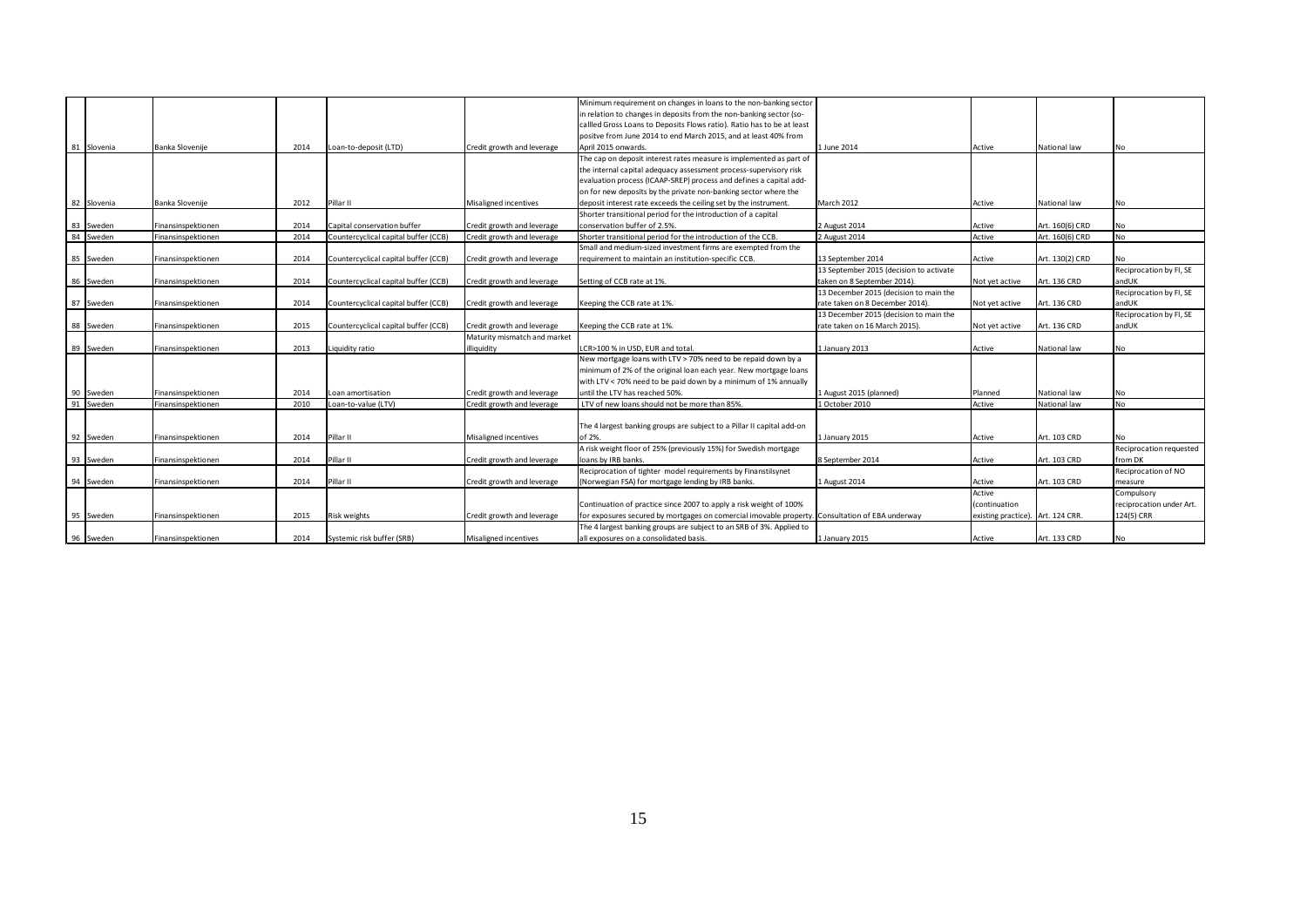|                    |                                        |      |                                      |                            | Exemption of small and medium-sized investment firms from the               | 1 May 2014 (practical effect from 1 January |                |                       |                          |
|--------------------|----------------------------------------|------|--------------------------------------|----------------------------|-----------------------------------------------------------------------------|---------------------------------------------|----------------|-----------------------|--------------------------|
| 97 United Kingdom  | Financial Conduct Authority            | 2014 | Capital conservation buffer          | Credit growth and leverage | requirement to maintain a capital conservation buffer.                      | 2016 onwards)                               | Active         | Art. 129(2) CRD       | N <sub>0</sub>           |
|                    |                                        |      |                                      |                            | Exemption of small and medium-sized investment firms from the               |                                             |                |                       |                          |
|                    |                                        |      |                                      |                            | requirement to maintain an institution-specific countercyclical             | 1 May 2014 (practical effect from 1 January |                |                       |                          |
| 98 United Kingdom  | Financial Conduct Authority            | 2014 | Countercyclical capital buffer (CCB) | Credit growth and leverage | capital buffer.                                                             | 2016 onwards)                               | Active         | Art. 130(2) CRD       | <b>No</b>                |
|                    |                                        |      |                                      |                            |                                                                             |                                             |                |                       |                          |
| 99 United Kingdom  | Bank of England                        | 2014 | Countercyclical capital buffer (CCB) | Credit growth and leverage | Setting of CCB rate at 0%.                                                  | 26 June 2014                                | Active         | Art. 136 CRD          | <b>No</b>                |
|                    |                                        |      |                                      |                            |                                                                             |                                             |                |                       |                          |
| 100 United Kingdom | Bank of England                        | 2014 | Countercyclical capital buffer (CCB) | Credit growth and leverage | Keeping the CCB rate at 0%.                                                 | 2 October 2014                              | Active         | Art. 136 CRD          | <b>No</b>                |
|                    |                                        |      |                                      |                            |                                                                             |                                             |                |                       |                          |
| 101 United Kingdom | Bank of England                        | 2014 | Countercyclical capital buffer (CCB) | Credit growth and leverage | Keeping the CCB rate at 0%.                                                 | 16 December 2014                            | Active         | Art. 136 CRD          | <b>No</b>                |
| 102 United Kingdom | <b>Bank of England</b>                 | 2015 | Countercyclical capital buffer (CCB) | Credit growth and leverage | Keeping the CCB rate at 0%.                                                 | 26 March 2015                               | Active         | Art. 136 CRD          | <b>No</b>                |
|                    |                                        |      |                                      |                            |                                                                             |                                             |                |                       | Reciprocation of NO and  |
| 103 United Kingdom | Bank of England                        | 2014 | Countercyclical capital buffer (CCB) | Credit growth and leverage | Reciprocation of CCB rate of 1% by Norway and Sweden.                       | 3 October 2015                              | Not yet active | Art. 136 CRD          | SE measures              |
|                    |                                        |      |                                      |                            |                                                                             |                                             |                | Art. 139(3) CRD and   | Reciprocation of         |
| 104 United Kingdom | Bank of England                        | 2015 | Countercyclical capital buffer (CCB) | Credit growth and leverage | Reciprocation of CCB rate of 0.625% by Hong-Kong.                           | 27 January 2016                             | Not yet active | Art. 140(3) CRD       | measure by Hong-Kong     |
|                    |                                        |      |                                      |                            |                                                                             |                                             |                | Art. 7 Regulation No. |                          |
|                    |                                        |      | Global systemically important        |                            | Indentification of HSBC, Barclays, Royal Bank of Scotland and               |                                             |                | 1222/2014 of 8        |                          |
| 105 United Kingdom | <b>Prudential Regulation Authority</b> | 2015 | institutions (G-SII) buffer          | Credit growth and leverage | Standard Chartered as G-SIIs.                                               | 2014                                        | Active         | October 2014          | No                       |
|                    |                                        |      |                                      |                            | Plans to introduce a set of leverage ratio requirements and buffers         |                                             |                |                       |                          |
|                    |                                        |      |                                      |                            | for PRA-regulated banks, building societies and investment firms.           |                                             |                |                       |                          |
|                    |                                        |      |                                      |                            | Includes: (i)a minimum leverage ratio requirements, (ii) a                  |                                             |                |                       |                          |
|                    |                                        |      |                                      |                            | supplementary leverage ratio buffer (for systemically important             |                                             |                |                       |                          |
| 106 United Kingdom | Bank of England                        | 2014 | Leverage ratio                       | Credit growth and leverage | firms), and (iii) a countercyclical leverage ratio buffer.                  | Planned for 2018-2019 onwards.              | Planned        | National law          | No                       |
|                    |                                        |      |                                      |                            | Proportionate LTI limit: new residential mortgage loans with LTI            |                                             |                |                       |                          |
|                    |                                        |      |                                      |                            | greater than 4.5 should not be more than 15% of aggregate value             |                                             |                |                       |                          |
|                    |                                        |      |                                      |                            | new residential mortgage loans. De minimis exception for lenders            |                                             |                |                       |                          |
|                    |                                        |      |                                      |                            | with mortgage lending up to GBP 100 million per annum and                   |                                             |                |                       |                          |
| 107 United Kingdom | Bank of England                        | 2014 | Loan-to-income (LTI)                 | Credit growth and leverage | extending fewer than 100 mortgages.                                         | 1 October 2014                              | Active         | National law          | <b>No</b>                |
|                    |                                        |      |                                      |                            | Application of stricter criteria for the eligibility of the 50% risk weight |                                             |                |                       |                          |
|                    |                                        |      |                                      |                            | exposures fully and completely secured by mortgages on commercial           |                                             |                |                       |                          |
|                    |                                        |      |                                      |                            | real estate. The stricter criterion requires firms to determine whether     |                                             |                |                       | Compulsory               |
|                    |                                        |      |                                      |                            | the annual average loss rates for lending secured by mortgage on            |                                             |                |                       | reciprocation under Art. |
|                    |                                        |      |                                      |                            | comercial real estate in the UK did not exceed 0.5% over a                  | 1 January 2014 for UK exposures and 27      |                |                       | 124(5) CRR for UK        |
| 108 United Kingdom | Prudential Regulation Authority        | 2014 | <b>Risk weights</b>                  | Credit growth and leverage | representative period.                                                      | April 2015 for non-EEA exposures.           | Active         | Art. 124 CRR          | exposures                |
|                    |                                        |      |                                      |                            |                                                                             |                                             |                |                       |                          |
|                    |                                        |      |                                      |                            | Mortgage lenders need to assess whether borrowers can still afford          |                                             |                |                       |                          |
|                    |                                        |      |                                      |                            | their mortgage loans if the Bank of England's rate were 3 percentage        |                                             |                |                       |                          |
|                    |                                        |      |                                      |                            |                                                                             |                                             |                |                       |                          |